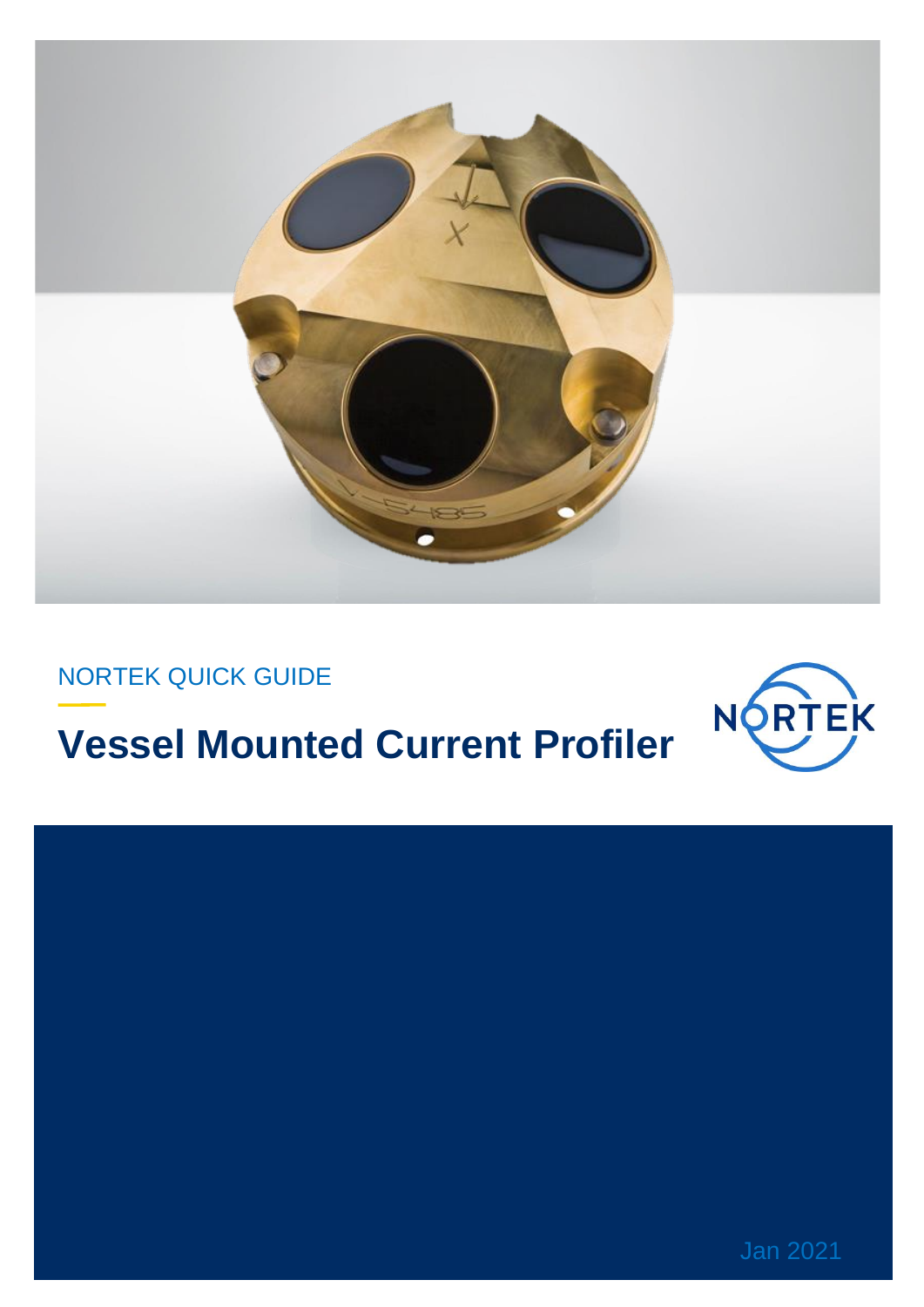# **Please check that all expected items are included in the shipment:**

- The instrument
- External power/signal cable
- NORTEK equipment storage box/toolkit
- 18 V Interface box
- ■19" Interface mounting bracket w/accessories
- PVC mounting plate
- USB 2.0 cable
- Power cable (European or American)
- USB to serial converter
- Software on USB memory stick
- Final test check list
- Packing list

This Quick Guide provides you with the basic information you need to get the instrument up and running as quickly as possible. You will also find useful information in the SurveyVM software help file, and also in the Comprehensive Manual available at the Nortek Web: **[www.nortekgroup.com](http://www.nortekgroup.com/)**

#### **Physical Installation**

The following lists a few of the concerns that the user should be aware of before deciding where to mount the Vessel Mounted Current Profiler (VMCP).

- Optimally the transducer should be mounted as close as possible towards the middle of the ship, at least 1/3 of the ships length from the bow.
- Avoid mounting the transducer in an area where bubbles from propellers or thrusters will pass over the sensor.
- Make sure the sensor location is not exposed to trapped air / bubbles.
- We recommend installing the VMCP in a blister. In addition to physically protecting the instrument from objects in the sea, the blister will, if designed correctly, simplify underwater instrument maintenance or replacement at sea or during port calls. When using a blister, it must have a bleeding hole or similar arrangement for letting out trapped air.
- The transducer is marked with an arrow that should be pointing towards the bow.
- Tilt angle should be as small as possible.
- Ensure that the VM profiler sensor head is electrically isolated from the ship structure.



#### **Software Installation**

- SurveyVM™ is a software that collects data from the VMCP, heading sensors, navigation systems, and other sensors (optional). Install SurveyVM by running the program setup.exe from the memory stick. Once the installation is complete, launch the software. Note that a SurveyVM help program is available; click **Help > Help Topics**.
- To install and configure the VMCP interface, click **Communication** > **Interfaces…** Normally you will see Nortek VMCP in the **Interfaces** window. If not, click **Add** > **Nortek Profiler**. Set the VMCP interface properties by clicking **Nortek VMCP** > **Properties**. Select the COM port you will connect the VMCP to, and set the baud rate to 9600.
- A typical system will require serial or TCP I/O connection to external devices, such as DGPS, gyro and serial output. Install navigation device interfaces by clicking **Communications > Interfaces…** Click **Add**, and select the device type required e.g. Vessel navigation. Select **Properties** when this device is highlighted to bring up the Properties menu for that particular device.

#### **Calibration**

The purpose of the calibration run is to measure the parameters that will influence the accuracy of current measurements. The two main parameters are **Heading offset** and **Scaling** (difference between direction and speed measured by the profiler and the GPS system).

- Find an area with low currents and decide on a straight track, preferably parallel to the current, which will take at least 2-3 minutes to run. Use the default configuration settings.
- Click **Start** to begin data collection at the starting point of the track and click **stop** at the end. Data recording is enabled by default.

#### **Install the Nortek software**

The instrument's software is located on the attached memory stick.

Please check the web regularly for updates on both software and firmware.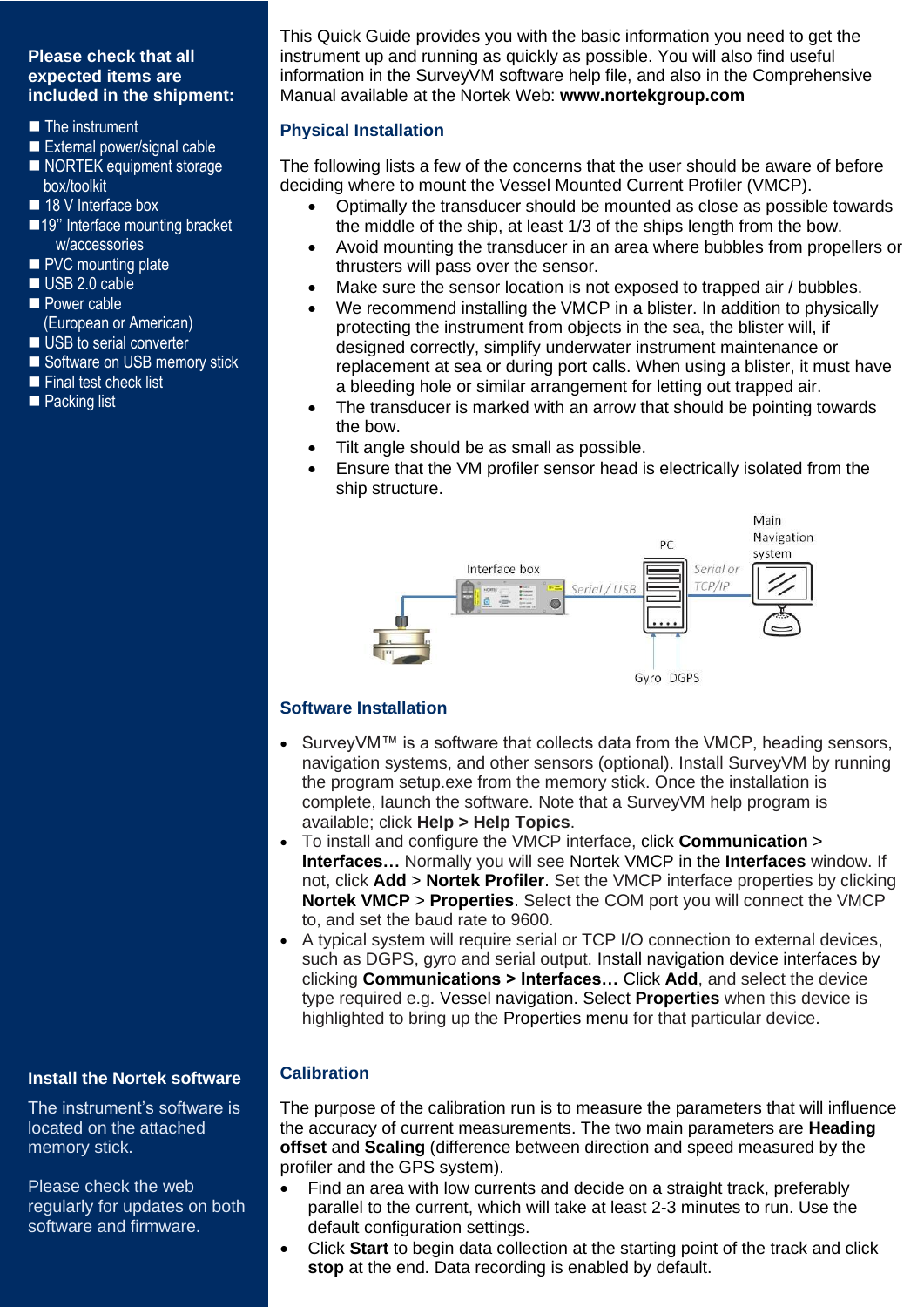- Let the ship heading stabilize before the track is re-run in the opposite direction. Rerun at the same speed as during the first run. Repeat the data recording procedure.
- Click **Tools > Calibration**, load the two data sets collected and run the procedure as shown on the screen. The resulting calibration parameters will be displayed and should be used for all subsequent data collection surveys. Nortek recommends repeating the calibration routine more frequently in the beginning until the user has become confident in the stability of the results. Recalibration only is required whenever the instrument has been physically relocated or reinstalled, or when the navigation equipment has been changed, serviced or upgraded.

# **Standard Operation**

- Select **Configuration > Profiler setup** to configure the VMCP. When specifying the current profile range, remember that *Profiling range = Blanking Distance + Cell Size \* Number of Cells*.
- Select **Configuration > Mounting** and set the mounting depth and calibration parameters. The calibration parameters (heading offset and scaling) update automatically when you calculate new parameters with the calibration tool.
- Select **Configuration > Calculations** and set the appropriate time averaging interval (**minimum 20 sec**, to remove noise elements) and profile averaging, which specifies the range of depth cells to average over.
- Select **Data Recording > Data Files** and specify data recording options.
- Start data collection by pressing the **Start** button. Data recording and export to secondary formats are enabled by default.

#### **Cables**

Communication baud rate: 300-115200. The pin out of the connector is shown in the table below.

| Pin.<br><b>No</b> | Wire color,<br>black segment | Wire color,<br>green<br>segment | <b>Purpose</b>   | <b>Pins</b> | Connector              |
|-------------------|------------------------------|---------------------------------|------------------|-------------|------------------------|
| $\mathbf{1}$      | <b>Black</b>                 | <b>Black</b>                    | Power Gnd        | 1           |                        |
| $\mathcal{P}$     | White                        | Red                             | <b>PWR</b>       | 2           |                        |
| 3                 | <b>Black</b>                 | Blue                            | RS422 Tx+        | 5           |                        |
| 4                 | White                        | Orange                          | <b>RS422 Tx-</b> | 6           |                        |
| 5                 |                              |                                 |                  |             |                        |
| 6                 |                              |                                 |                  |             |                        |
| 7                 | <b>Black</b>                 | Green                           | <b>RS422 Rx-</b> | 3           |                        |
| 8                 | Orange                       | White                           | RS422 Rx+        | 4           |                        |
|                   |                              |                                 | Screen           | 7           |                        |
|                   |                              |                                 |                  |             | Ref: N2100-115,118,119 |

# **Interface Box**

Power: 110/220 input, 18 VDC output. Note that RS232 is disabled when USB is connected to PC.



# **Troubleshooting**

As most problems are caused by simple mistakes, please initially check if

- you have forgotten to power the system
- the connector has fallen out of the computer
- you are using the wrong serial port

When all obvious but frequent mistakes are ruled out, please check out the troubleshooting chapter in the Comprehensive manual. You can also fill in the **Trouble Report** on the next page, and send it to Nortek support at **support@nortekgroup.com**. If possible, please include a raw data set with your support request. The following files are required:

- SurveyVM v1: \*.adp, \*.gps, \*.gyr, \*.rcf
- SurveyVM v2: \*.wpr, \*.ves, \*.svm

#### **The suggested tests in the Trouble Report (next page) are as follows:**

#### **Cable test:**

Equipment required: Multimeter. It is important to make sure the cable is disconnected from the interface box, PC and power source. Please check cable for electrical short circuits or discontinuities using the multimeter. Pin 1 & 2 shoud show similar magnitude of ohm. The same goes for pin 3 & 4, and 4 & 5 (see table below for approximate values).

| Pin  | Value of $\Omega$ |  |  |
|------|-------------------|--|--|
| 1, 2 | 1 MO              |  |  |
| 3.4  | $130\Omega$       |  |  |
| 5,6  | Open loop         |  |  |

#### **Interface box inspection:**

Check the LED light display (Figure below). The lights will turn red in case of error. The first light ("Power on") shows the status of the main power, and will lit green when the power is on. Rx and Tx indicators describe the status of the receive signal and the transmit signal, respectively. The Rx will blink when the instrument receive signals, the Tx will blink when it transmits. The Error power and Error cable indicators lit in case of power or cable failure